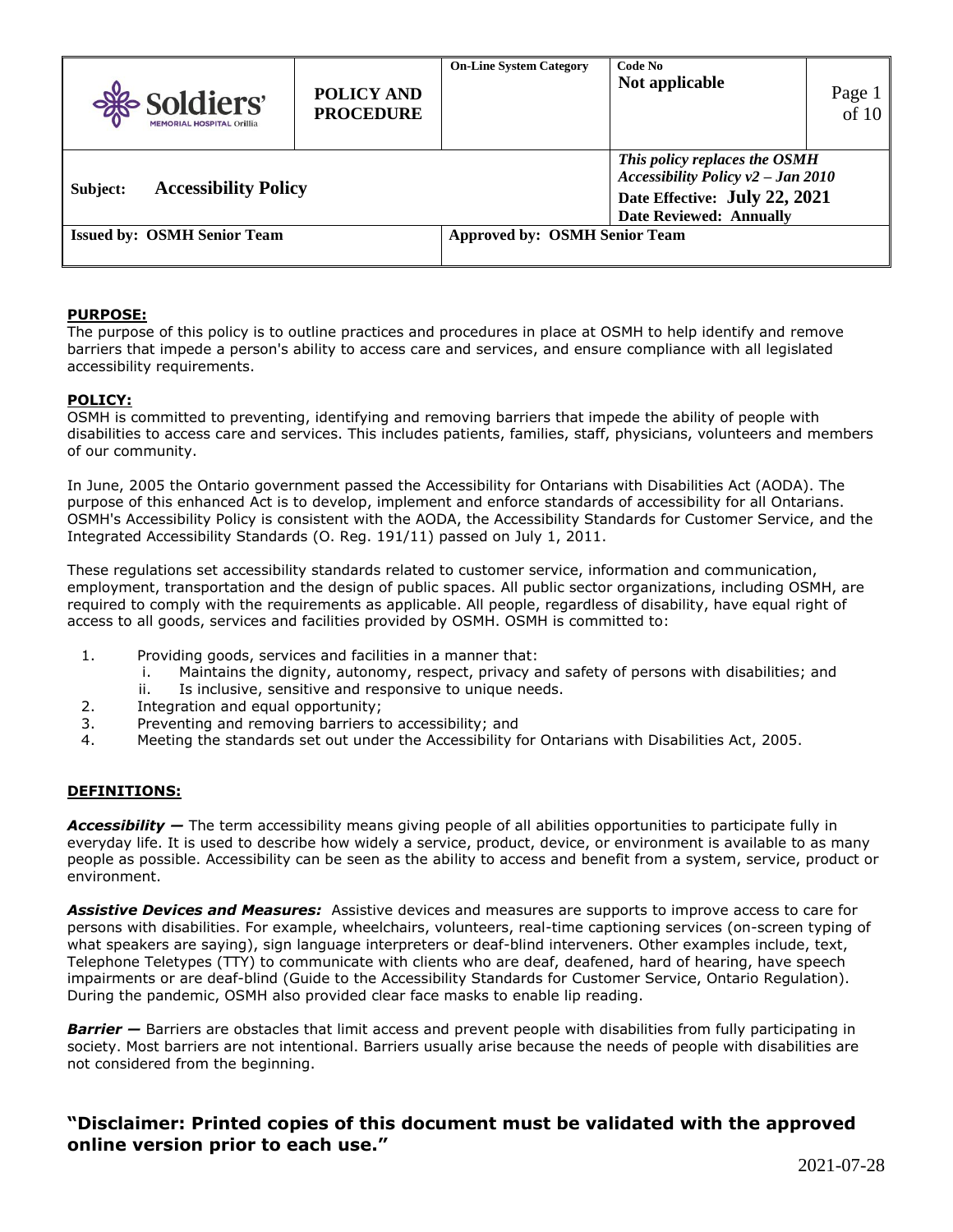| Soldiers'<br><b>MEMORIAL HOSPITAL Orillia</b>                              | POLICY AND<br><b>PROCEDURE</b> | <b>On-Line System Category</b> | Code No<br>Not applicable                                                                                                                 | Page 2<br>of 10 |
|----------------------------------------------------------------------------|--------------------------------|--------------------------------|-------------------------------------------------------------------------------------------------------------------------------------------|-----------------|
| <b>Accessibility Policy</b><br>Subject:                                    |                                |                                | This policy replaces the OSMH<br>Accessibility Policy $v^2$ – Jan 2010<br>Date Effective: July 22, 2021<br><b>Date Reviewed: Annually</b> |                 |
| <b>Approved by: OSMH Senior Team</b><br><b>Issued by: OSMH Senior Team</b> |                                |                                |                                                                                                                                           |                 |

**Disability:** According to the Ontario Human Rights Code, a "Disability" is defined as:

- 5. Any degree of physical disability, infirmity, malformation or disfigurement that is caused by bodily injury, birth defect or illness and, without limiting the generality of the foregoing, includes diabetes mellitus, epilepsy, a brain injury, any degree of paralysis, amputation, lack of physical co-ordination, blindness or visual impediment, deafness or hearing impediment, muteness or speech impediment, or physical reliance on a guide dog or other animal or on a wheelchair or other remedial appliance or device,
- 6. A condition of mental impairment or a developmental disability,
- 7. A learning disability, or a dysfunction in one or more of the processes involved in understanding or using symbols or spoken language,
- 8. A mental disorder, or
- 9. An injury or disability for which benefits were claimed or received under the insurance plan established under the Workplace Safety and Insurance Act, 1997.

The definition includes disabilities of different severity, visible as well as non-visible disabilities, and disabilities the effects of which may come and go. This definition describes common disabilities and is not considered exhaustive.

*Emotional Support Animals:* Emotional support animals provide comfort and security; however, they do not have training for specific tasks. Therefore, emotional support animals do not formally qualify as service animals under the AODA. At OSMH, an Emotional Support Animal will be considered a "service animal" if the patient/visitor provides documentation from a regulated health professional confirming that the person requires the animal for reasons relating to the disability, provides documented proof of vaccination and training, and is permitted at the discretion of the unit manager or delegate based on a risk analysis.

*Personal Assistive Devices:* For the purpose of this policy, Personal Assistive Devices are personal supports used by persons living with disabilities that enable them to carry out the activities of daily living and support access to services. Patient-owned equipment such as power-mobility devices (power wheelchairs or scooters) are regarded as Personal Assistive Devices.

*Service Animals:* Any animal individually trained to assist people with disabilities in the activities of living, to enhance quality of life, and mitigate their disabilities. These animals provide persons living with disabilities a variety of services, including but not limited to:

- 10. Guiding individuals with visual impairments
- 11. Alerting individuals who are deaf, deafened or hard of hearing to sounds
- 12. Alerting to seizures
- 13. Opening/closing doors
- 14. Retrieving items
- 15. Pulling a wheelchair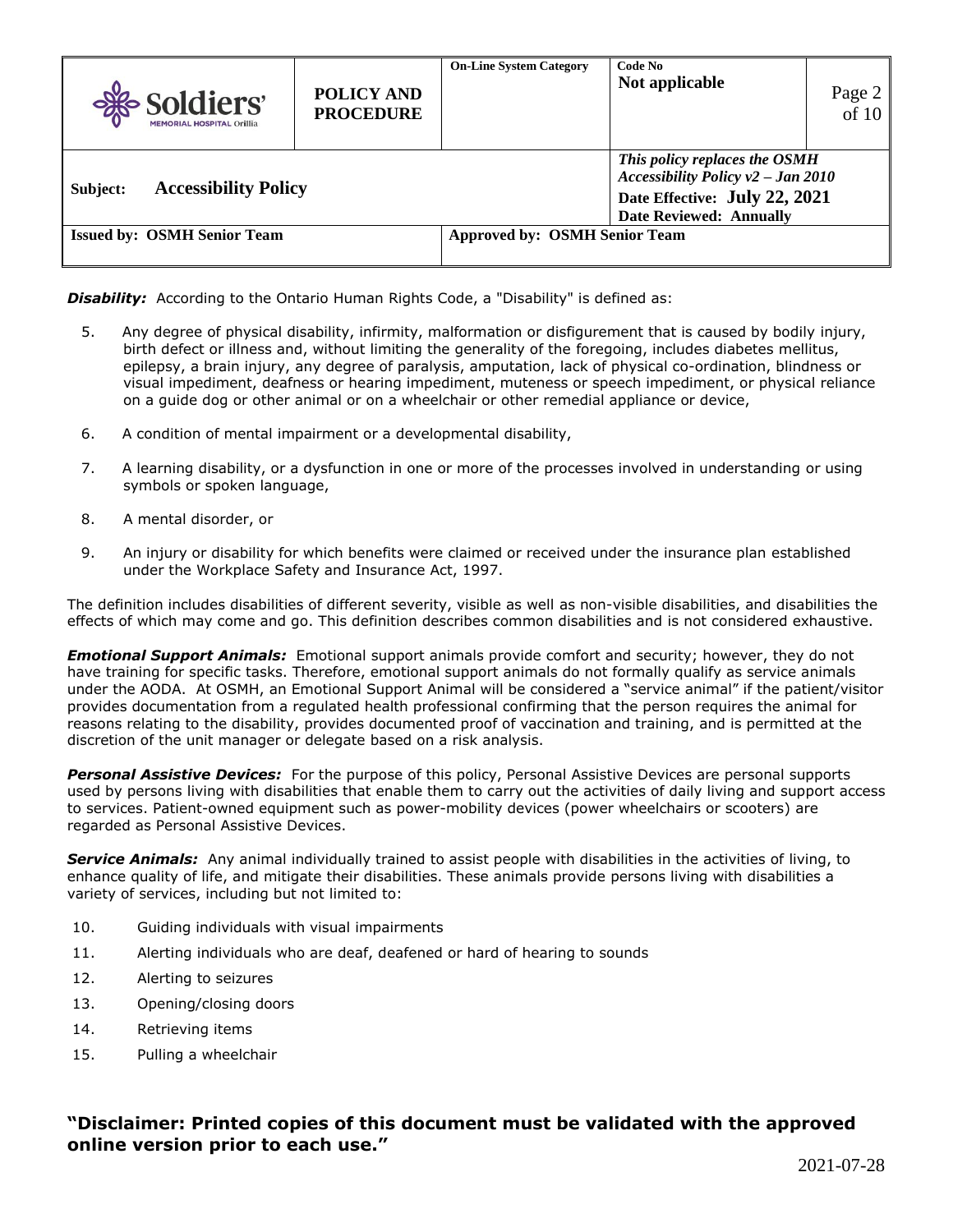| Soldiers'<br><b>MEMORIAL HOSPITAL Orillia</b>                              | <b>POLICY AND</b><br><b>PROCEDURE</b> | <b>On-Line System Category</b> | Code No<br>Not applicable                                                                                                                 | Page 3<br>of 10 |
|----------------------------------------------------------------------------|---------------------------------------|--------------------------------|-------------------------------------------------------------------------------------------------------------------------------------------|-----------------|
| <b>Accessibility Policy</b><br>Subject:                                    |                                       |                                | This policy replaces the OSMH<br>Accessibility Policy $v^2$ – Jan 2010<br>Date Effective: July 22, 2021<br><b>Date Reviewed: Annually</b> |                 |
| <b>Approved by: OSMH Senior Team</b><br><b>Issued by: OSMH Senior Team</b> |                                       |                                |                                                                                                                                           |                 |

Most service animals are dogs and can be of any breed or size. A service animal is afforded access to all places the public is invited when accompanying their human partner. A service animal is not considered a "pet" because it is specially trained to help a person manage their disability or used to minimize the impacts of the disability.

*Support Person:* A "Support Person" accompanies a person living with a disability, in order to assist with communication, mobility, personal care or medical needs or with access to goods or services. Medical needs may include, but are not limited to, monitoring an individual's health or providing medical support by being available in the event of a seizure. A Support Person may be a paid professional, a volunteer, family member or friend of the person with a disability [\(Guide to the Accessibility Standards for](https://www.aoda.ca/customer-care-guide/) Customer Service, Ontario Regulation).

#### **PROCEDURE AND COMPLIANCE**

OSMH will ensure we are identifying, preventing and removing barriers to access for people living with disabilities through procedures in the following areas:

#### **General Procedures**

- 16. Enabling and accommodating people living with disabilities to access our goods and to utilize our services.
- 17. Communicating with a person with a disability in a manner that takes into account their disability and communication preference.

#### **Formatting of Documents**

- 18. When providing a copy of a document to a person with a disability, OSMH shall, on request, provide or arrange for the provision of the document, or the information contained in the document, to the person in an accessible format or with communication support.
	- i. In a timely manner that takes into account the person's accessibility needs due to disability, and
	- ii. At a cost that is no more than the regular cost charged to other persons
- 19. OSMH shall consult with the person making the request in determining the suitability of an accessible format or communication support.

#### **Support Persons, Service Animals and Assistive Devices**

Supports and encourages the presence and use of accessibility Support Persons, service animals and assistive devices are embraced with consideration taken for infection control and patient safety.

- 20. Allowing people living with disabilities to bring their guide dog or service animal with them to areas of the premises that are open to the public.
- 21. Permitting people living with disabilities who use a Support Person to accompany them and ensuring that a person living with a disability has access to their Support Person while on our premises.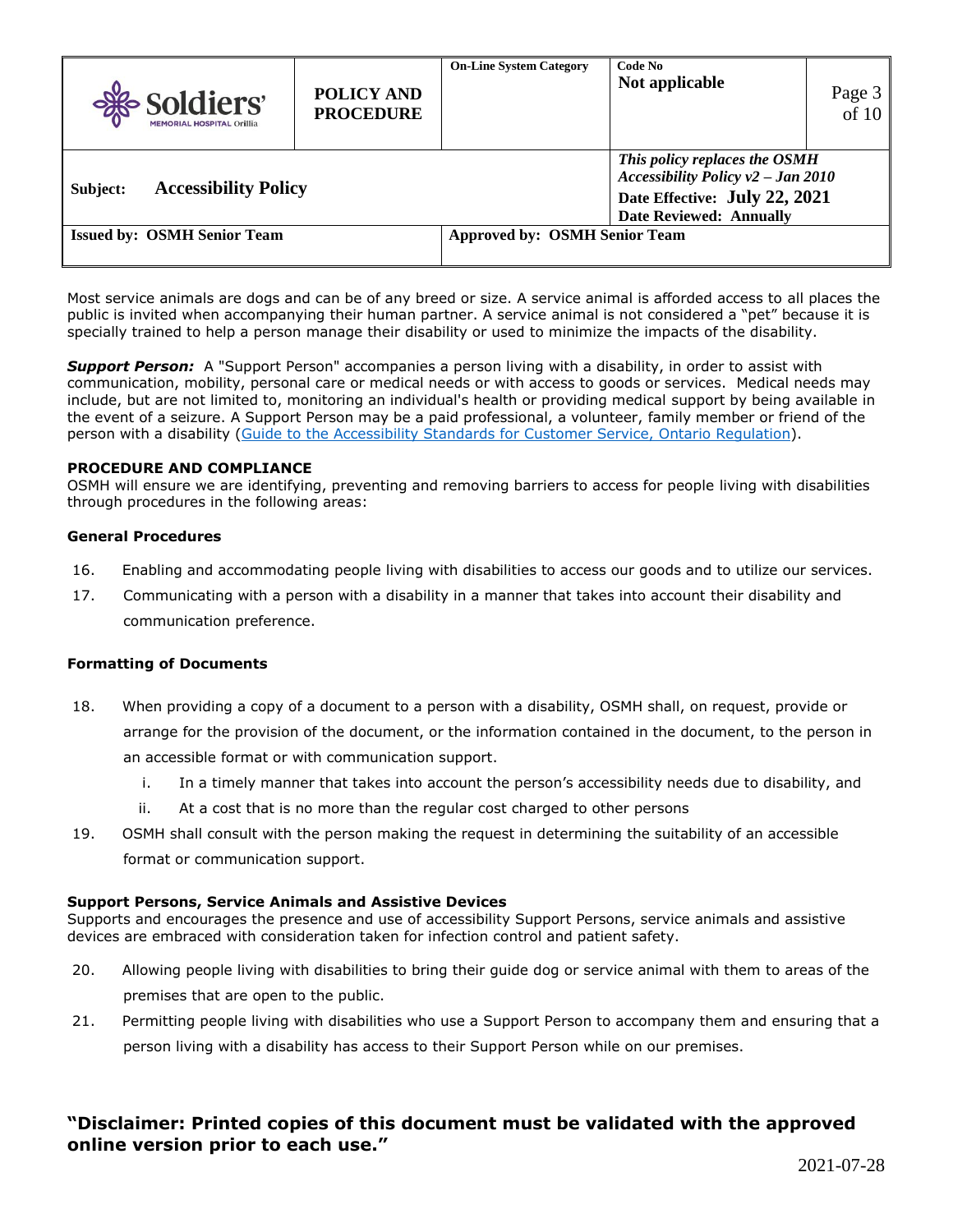| Soldiers'<br><b>MEMORIAL HOSPITAL Orillia</b> | <b>POLICY AND</b><br><b>PROCEDURE</b> | <b>On-Line System Category</b>       | Code No<br>Not applicable                                                                                                                 | Page 4<br>$\overline{of}$ 10 |
|-----------------------------------------------|---------------------------------------|--------------------------------------|-------------------------------------------------------------------------------------------------------------------------------------------|------------------------------|
| <b>Accessibility Policy</b><br>Subject:       |                                       |                                      | This policy replaces the OSMH<br>Accessibility Policy $v^2$ – Jan 2010<br>Date Effective: July 22, 2021<br><b>Date Reviewed: Annually</b> |                              |
| <b>Issued by: OSMH Senior Team</b>            |                                       | <b>Approved by: OSMH Senior Team</b> |                                                                                                                                           |                              |

22. Encouraging people living with disabilities to use their own personal assistive devices to improve access to OSMH's goods and services.

## **Training**

OSMH is committed to training all staff and volunteers in accessible customer service, other Ontario's accessibility standards and aspects of the Ontario Human Rights Code that relate to persons with disabilities. In addition, OSMH will train:

- i. All persons who participate in developing the organization's policies; and
- ii. All other persons who provide goods, services or facilities on behalf of the organization

Training of our employees and volunteers on accessibility relates to their specific roles. Training includes:

- i. Purpose of the Accessibility for Ontarians with Disabilities Act, 2005 and the requirements of the Customer Service Standards.
- ii. Our policies related to the Customer Service Standards
- iii. How to interact and communicate with people with various types of disabilities
- iv. How to interact with people with disabilities who use an assistive device or require the assistance of a service animal or a support person
- v. How to use the equipment or devices available on-site or otherwise that may help with providing goods, services or facilities to people with disabilities.

These include:

- i. Wheelchairs
- ii. Texting software
- iii. Electronic devices used to enable translation, or amplification of sound
- iv. What to do if a person with a disability is having difficulty in accessing our organization's goods, services or facilities.

We train every person as soon as practicable after being hired and provide training in respect of any changes to the policies. We maintain records of the training provided including the dates on which the training was provided and the number of individuals to whom it was provided.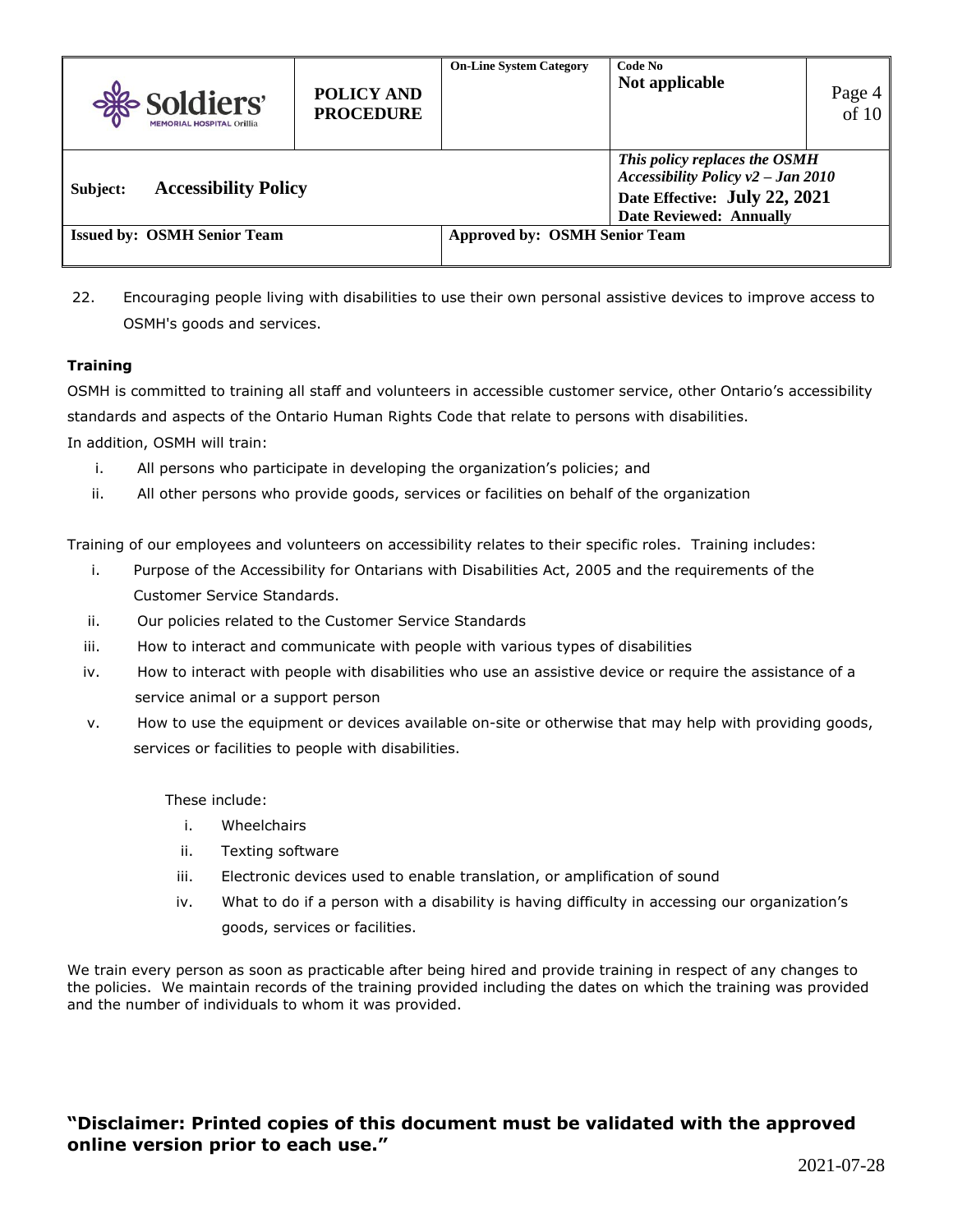| Soldiers'<br><b>MEMORIAL HOSPITAL Orillia</b> | <b>POLICY AND</b><br><b>PROCEDURE</b> | <b>On-Line System Category</b> | Code No<br>Not applicable                                                                                                                 | Page 5<br>of 10 |
|-----------------------------------------------|---------------------------------------|--------------------------------|-------------------------------------------------------------------------------------------------------------------------------------------|-----------------|
| <b>Accessibility Policy</b><br>Subject:       |                                       |                                | This policy replaces the OSMH<br>Accessibility Policy $v^2$ – Jan 2010<br>Date Effective: July 22, 2021<br><b>Date Reviewed: Annually</b> |                 |
| <b>Issued by: OSMH Senior Team</b>            | <b>Approved by: OSMH Senior Team</b>  |                                |                                                                                                                                           |                 |

### **Informing employees of Supports**

OSMH shall inform its employees of its policies used to support its employees with disabilities, including but not limited to, policies on the provision of job accommodations that take into account an employee's accessibility needs due to a disability. O. Reg. 191/11, s. 25 (1)

OSMH shall provide the information required under this section to new employees as soon as practicable after they begin their employment. O. Reg. 191/11, s. 25 (2)

OSMH shall provide updated information to its employees whenever there is a change to existing policies on the provision of job accommodations that take into account an employee's accessibility needs due to disability. O. Reg. 191/11, s. 25 (3)

#### **Documenting Individual Accommodation Plans**

OSMH shall develop and have in place a written process for the development of documented individual accommodation plans for employees with disabilities. O. Reg. 191/11, s. 28 (1). The process for the development of documented individual accommodation plans shall include the following elements:

- 23. The manner in which an employee requesting accommodation can participate in the development of the individual accommodation plan.
- 24. The means by which the employee is assessed on an individual basis.
- 25. The manner in which the employer can request an evaluation by an outside medical or other expert, at the employer's expense, to assist the employer in determining if accommodation can be achieved and, if so, how accommodation can be achieved.
- 26. The manner in which the employee can request the participation of a representative from their bargaining agent, where the employee is represented by a bargaining agent, or other representative from the workplace, where the employee is not represented by a bargaining agent, in the development of the accommodation plan.
- 27. The steps taken to protect the privacy of the employee's personal information.
- 28. The frequency with which the individual accommodation plan will be reviewed and updated and the manner in which it will be done.
- 29. If an individual accommodation plan is denied, the manner in which the reasons for the denial will be provided to the employee.
- 30. The means of providing the individual accommodation plan in a format that takes into account the employee's accessibility needs due to disability. O. Reg. 191/11, s. 28 (2).

Individual accommodation plans shall,

- i. if requested, include any information regarding accessible formats and communications supports provided, as described in Informing Employees of Supports (above)
- ii. if required, include individualized workplace emergency response information, and
- iii. identify any other accommodation that is to be provided. O. Req.  $191/11$ , s. 28 (3).

#### **Performance management**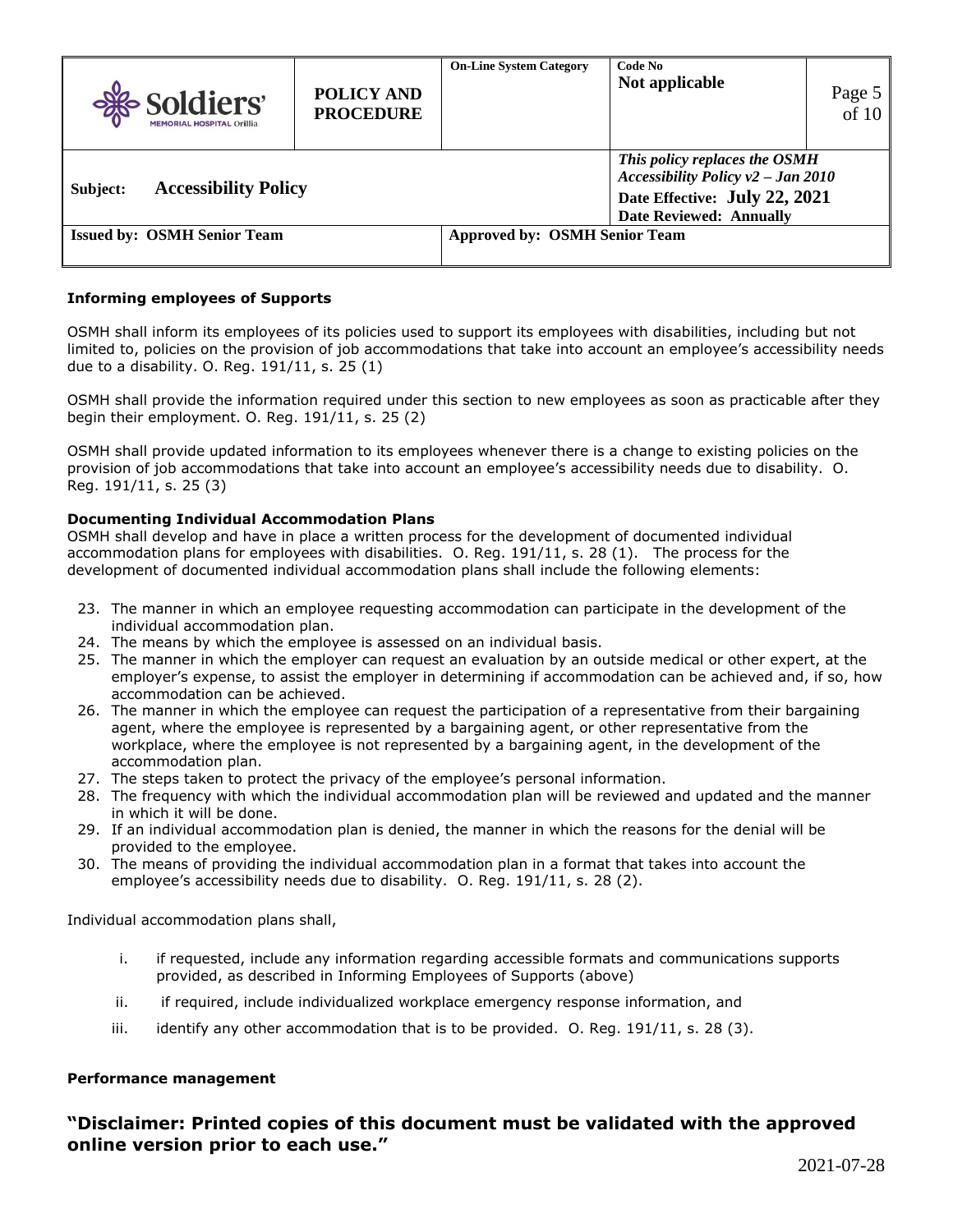| Soldiers'<br><b>MEMORIAL HOSPITAL Orillia</b>                              | <b>POLICY AND</b><br><b>PROCEDURE</b> | <b>On-Line System Category</b> | Code No<br>Not applicable                                                                                                                 | Page 6 of 10 |
|----------------------------------------------------------------------------|---------------------------------------|--------------------------------|-------------------------------------------------------------------------------------------------------------------------------------------|--------------|
| <b>Accessibility Policy</b><br>Subject:                                    |                                       |                                | This policy replaces the OSMH<br>Accessibility Policy $v^2$ – Jan 2010<br>Date Effective: July 22, 2021<br><b>Date Reviewed: Annually</b> |              |
| <b>Issued by: OSMH Senior Team</b><br><b>Approved by: OSMH Senior Team</b> |                                       |                                |                                                                                                                                           |              |

In respect to performance management of its employees, OSMH shall take into account the accessibility needs of employees with disabilities, as well as individual accommodation plans, when using its performance management process in respect of employees with disabilities. O. Reg. 191/11, s. 30 (1).

31. "performance management" means activities related to assessing and improving employee performance, productivity and effectiveness, with the goal of facilitating employee success. O. Reg. 191/11, s. 30 (2).

#### **Career development and advancement**

In the provision of career development and advancement for its employees, OSMH shall take into account the accessibility needs of its employees with disabilities as well as any individual accommodation plans, when providing career development and advancement to its employees with disabilities. O. Reg. 191/11, s. 31 (1).

32. "career development and advancement" includes providing additional responsibilities within an employee's current position and the movement of an employee from one job to another in an organization that may be higher in pay, provide greater responsibility or be at a higher level in the organization or any combination of them and, for both additional responsibilities and employee movement, is usually based on merit or seniority, or a combination of them. O. Reg. 191/11, s. 31 (2).

#### **Redeployment**

As part of our Redeployment strategy, OSMH shall take into account the accessibility needs of its employees with disabilities, as well as individual accommodation plans, when redeploying employees with disabilities. O. Reg. 191/11, s. 32 (1).

33. "redeployment" means the reassignment of employees to other departments or jobs within the organization as an alternative to layoff, when a particular job or department has been eliminated by the organization. O. Reg. 191/11, s. 32 (2).

#### **Notice of Accessible Service Interruption**

OSMH will provide notice when facilities or services that people living with disabilities rely on to access our services are temporarily disrupted. In the event of a planned service disruption, notification will be provided in advance or as soon as possible. When necessary, appropriate alternative services will be provided. In the event of unplanned service disruption, notification will be provided as soon as possible after the disruption occurs. When necessary, appropriate alternative services will be provided. Notices of disruption shall be made publicly available as appropriate (e.g. OSMH website, social media channels) and shall include:

- 34. The name of the event/service;
- 35. The normal service location being impacted;
- 36. Alternate service locations;
- 37. Alternate service methods;
- 38. Hours of service availability;
- 39. Contact information; and
- 40. Any other information deemed appropriate to deliver a good or service.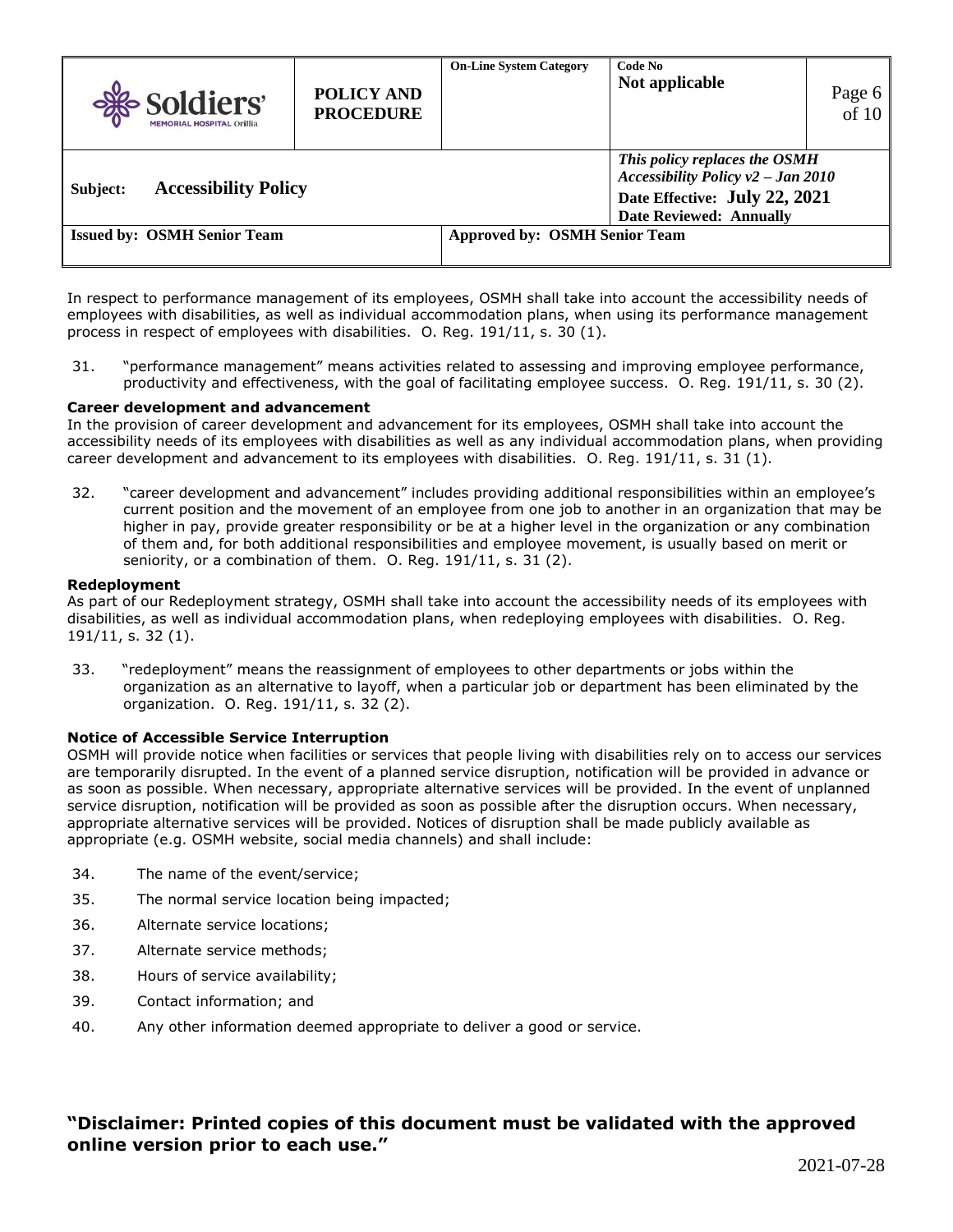| Soldiers'<br><b>MEMORIAL HOSPITAL Orillia</b> | <b>POLICY AND</b><br><b>PROCEDURE</b> | <b>On-Line System Category</b> | Code No<br>Not applicable                                                                                                                 | Page 7<br>of 10 |
|-----------------------------------------------|---------------------------------------|--------------------------------|-------------------------------------------------------------------------------------------------------------------------------------------|-----------------|
| <b>Accessibility Policy</b><br>Subject:       |                                       |                                | This policy replaces the OSMH<br>Accessibility Policy $v^2$ – Jan 2010<br>Date Effective: July 22, 2021<br><b>Date Reviewed: Annually</b> |                 |
| <b>Issued by: OSMH Senior Team</b>            | <b>Approved by: OSMH Senior Team</b>  |                                |                                                                                                                                           |                 |

#### **Encouraging Feedback**

OSMH encourages and responds to feedback from patients/families, staff, physicians and volunteers. The hospital accepts feedback in a variety of formats, including email, telephone, mail and in-person. In addition, OSMH will ensure:

- 41. Communication supports are available to facilitate the feedback process upon request.
- 42. Every staff member is attentive to the concerns of patients/residents, their families and visitors and to resolve concerns related to accessibility. There are a number of strategies that are available to patients/ families/ staff, physicians and volunteers to provide feedback regarding accessibility.
- 43. All information provided through our feedback process is available in accessible formats upon request. Upon being advised of a need for documents in accessible formats or communication supports, OSMH will work with the individual making the request to determine the most appropriate format or communication support. Where information cannot be converted to the format requested, OSMH will provide an explanation of the problem and a summary of the information.

Concerns related to accessibility shall be reported to Patient Relations and managed in accordance with applicable policies.

As part of a website redesign completed in 2019, OSMH meets internationally-recognized Web Content Accessibility Guidelines (WCAG) 2.0 Level AA website requirements in accordance with Ontario's accessibility laws.

#### **Accessibility Committee and Accessibility Plan**

- 44. OSMH, in consultation with persons living with disabilities, will establish and maintain a multi-year Accessibility plan.
- 45. This Plan will be reviewed and updated at least once every 5 years.
- 46. Each year, OSMH will prepare a status report of the measures taken to implement the strategies set out in the multi-year accessibility plan.
- 47. Both the multi-year Accessibility Plan and the annual status reports will be made publicly available through the OSMH website.

#### **Procurement**

- 48. OSMH considers accessibility when making decisions relating to the procurement or acquisition of goods, services, equipment, devices and facilities.
- 49. In particular, OSMH will incorporate accessibility features when designing, procuring or acquiring selfservice kiosks.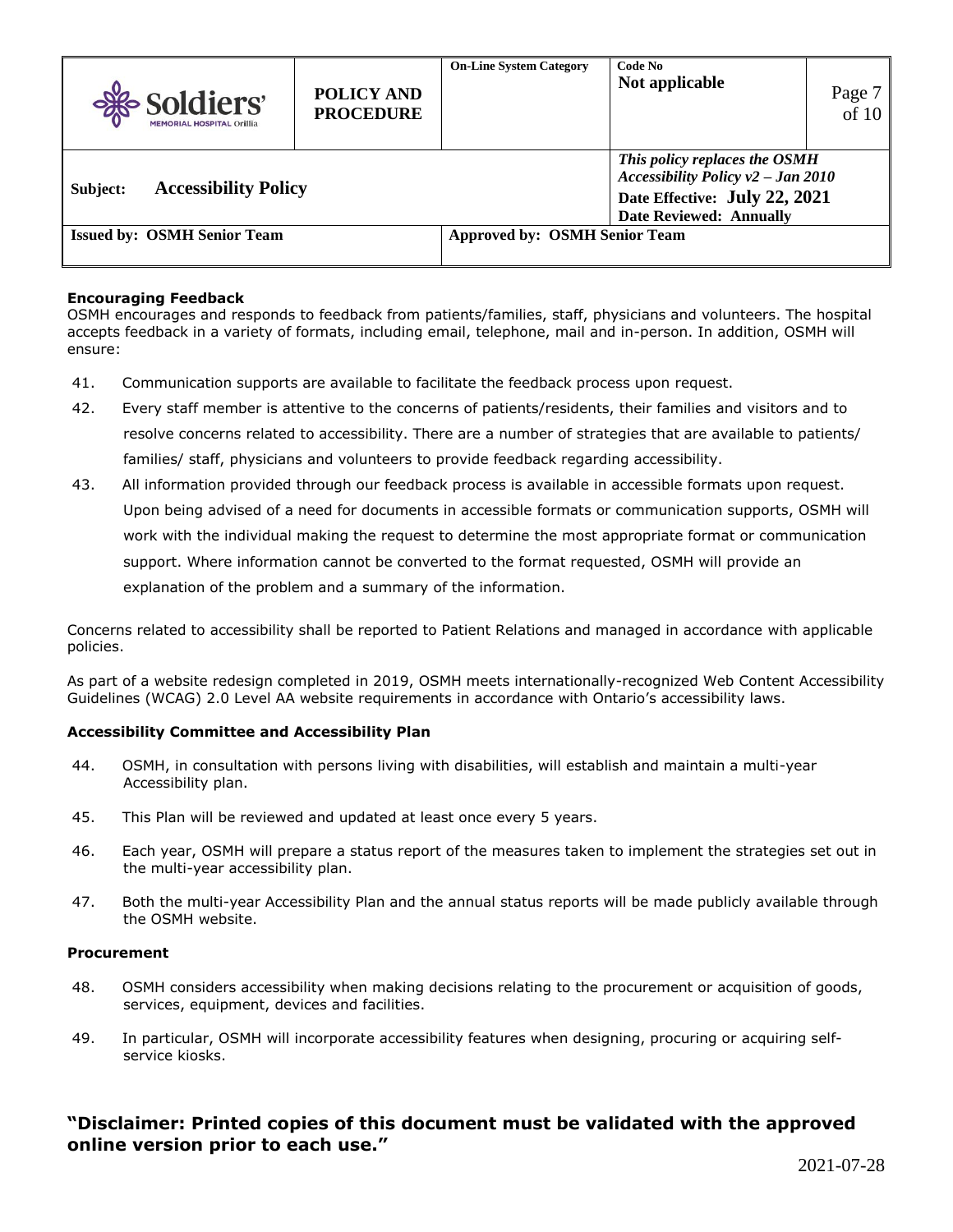| Soldiers'<br><b>MEMORIAL HOSPITAL Orillia</b>                              | <b>POLICY AND</b><br><b>PROCEDURE</b> | <b>On-Line System Category</b> | Code No<br>Not applicable                                                                                                                 | Page 8 of 10 |
|----------------------------------------------------------------------------|---------------------------------------|--------------------------------|-------------------------------------------------------------------------------------------------------------------------------------------|--------------|
| <b>Accessibility Policy</b><br>Subject:                                    |                                       |                                | This policy replaces the OSMH<br>Accessibility Policy $v^2$ – Jan 2010<br>Date Effective: July 22, 2021<br><b>Date Reviewed: Annually</b> |              |
| <b>Approved by: OSMH Senior Team</b><br><b>Issued by: OSMH Senior Team</b> |                                       |                                |                                                                                                                                           |              |

#### **Hiring and Recruitment**

Ensuring that all open positions are recruited for in an inclusive manner, ensuring equal consideration and that accommodation is available in accordance with the Ontario Human Rights Code and the Accessibility for Ontarians with Disabilities Act, 2005

OSMH includes the following language in job postings:

"Orillia Soldiers' Memorial Hospital is a respectful, caring, and inclusive workplace. We are committed to championing accessibility, diversity, equal opportunity and maintaining a barrier-free selection process for job applicants. Requests for accommodation can be made at any stage of the recruitment process providing the applicant has met the requirements for the open position. Applicants need to make their requirements known to the Human Resources department when contacted. All requests are handled confidentially."

#### **Accessible formats and communication supports for employees**

Where an employee with a disability so requests it, OSMH shall consult with the employee to provide or arrange for the provision of accessible formats and communication supports for,

- i. information that is needed in order to perform the employee's job; and
- ii. information that is generally available to employees in the workplace. O. Reg. 191/11, s. 26 (1).

OSMH shall consult with the employee making the request in determining the suitability of an accessible format or communication support. O. Reg. 191/11, s. 26 (2).

#### **Workplace emergency response information**

OSMH shall provide individualized workplace emergency response information to employees who have a disability, if the disability is such that the individualized information is necessary and the employer is aware of the need for accommodation due to the employee's disability. O. Reg. 191/11, s. 27 (1).

- 50. If an OSMH employee who receives individualized workplace emergency response information requires assistance and with the employee's consent, OSMH shall provide the workplace emergency response information to the person designated by the employer to provide assistance to the employee. O. Reg. 191/11, s. 27 (2).
- 51. OSMH shall provide the information required under this section as soon as practicable after the employer becomes aware of the need for accommodation due to the employee's disability. O. Reg. 191/11, s. 27 (3).
- 52. OSMH shall review the individualized workplace emergency response information,
	- i. When the employee moves to a different location in the organization;
	- ii. When the employee's overall accommodations needs or plans are reviewed; and
	- iii. When the employer reviews its general emergency response policies. O. Reg. 191/11, s. 27 (4).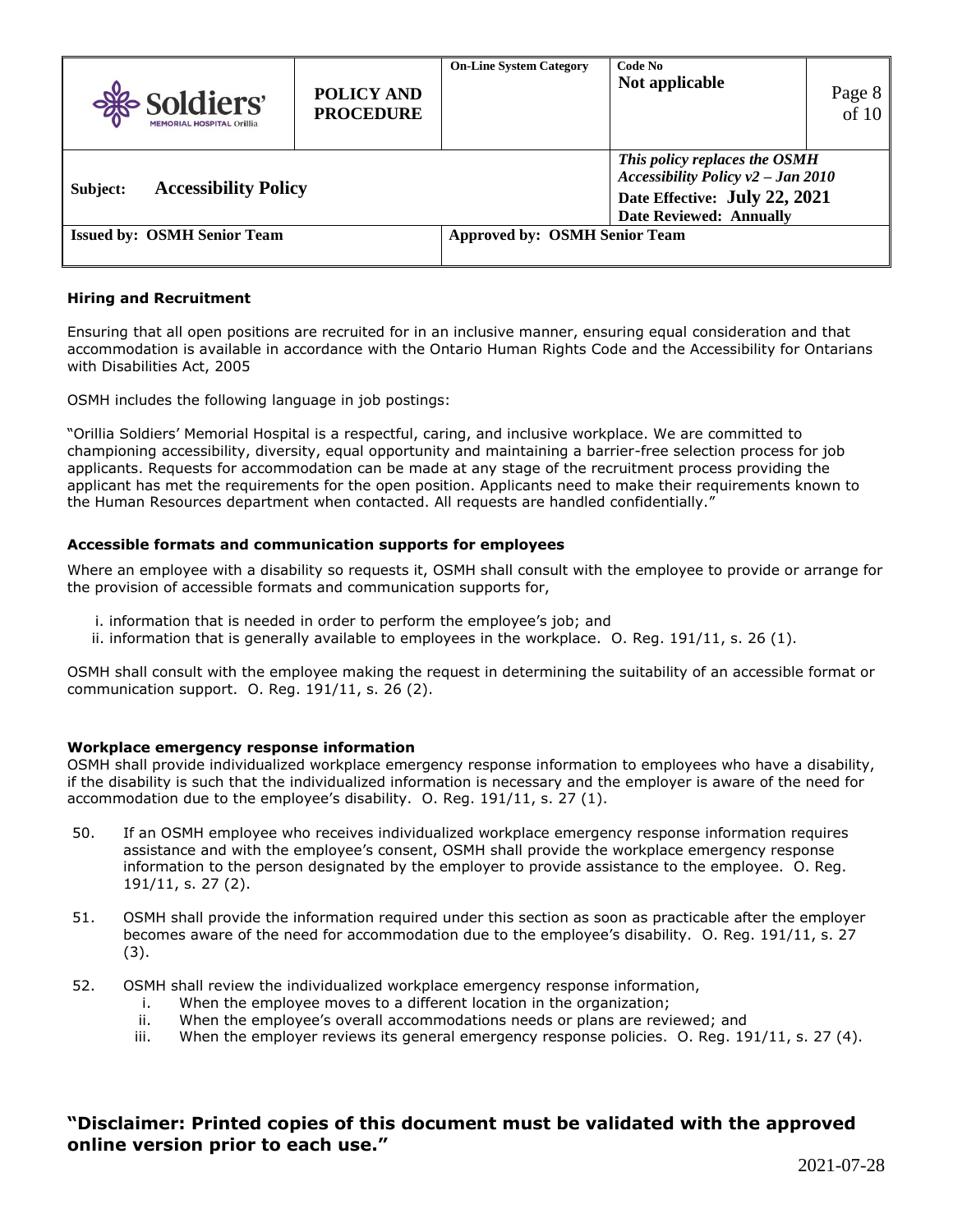| Soldiers'<br><b>MEMORIAL HOSPITAL Orillia</b> | POLICY AND<br><b>PROCEDURE</b>       | <b>On-Line System Category</b> | Code No<br>Not applicable                                                                                                                 | Page 9<br>$\overline{of}10$ |
|-----------------------------------------------|--------------------------------------|--------------------------------|-------------------------------------------------------------------------------------------------------------------------------------------|-----------------------------|
| <b>Accessibility Policy</b><br>Subject:       |                                      |                                | This policy replaces the OSMH<br>Accessibility Policy $v^2$ – Jan 2010<br>Date Effective: July 22, 2021<br><b>Date Reviewed: Annually</b> |                             |
| <b>Issued by: OSMH Senior Team</b>            | <b>Approved by: OSMH Senior Team</b> |                                |                                                                                                                                           |                             |

#### **Associated Documents:**

- 1. Management of Compliments and Complaints [OSMH Policy](http://policies.internal.osmh.on.ca/Content/ViewContent.aspx?contentId=34902b80-9ef5-4a44-a590-ea0bd1e7cae7&ContentTypeId=59463d38-689c-4479-9614-bac1e8d03f4c)
- 2. Language Interpretation Services [OSMH Policy](http://policies.internal.osmh.on.ca/Content/ViewContent.aspx?contentId=768eebc1-6a27-47bf-8da6-60241cc25b86&ContentTypeId=59463d38-689c-4479-9614-bac1e8d03f4c)
- 3. SMS texting for patients in Emergency Department OSMH Procedure
- 4. Audible, Visual and Tactile queuing for Main Registration OSMH Procedure
- 5. [Accessibility for Ontarians with Disabilities Act, 2005](https://www.ontario.ca/laws/statute/05a11)
- 6. [Guide to the Accessibility Standards for Customer Service, Ontario Regulation](https://www.ontario.ca/laws/regulation/070429)
- 7. Recruitment and Selection of Staff [OSMH Policy](http://policies.internal.osmh.on.ca/Content/ViewContent.aspx?contentId=9d946998-33d4-4457-b35b-318da11bb14a&ContentTypeId=59463d38-689c-4479-9614-bac1e8d03f4c)

#### **STANDARDS OF ACCESSIBILITY UNDER AODA**

*Customer Service:* Service delivery to the public; also includes business practices, employee training.

*Transportation:* This standard needs to reflect a variety of environments, financial capabilities of users/providers and the differing modes of travel including conventional and specialized modes, and on-demand taxi services.

*Information and Communication:* Information and communications provided to the consumer or end-user through print, telephone, electronic devices, and in person; also includes publications and software applications.

*Design of Public Spaces:* Access to, from and within buildings and outdoor spaces; also includes counter heights, aisle and door widths, parking, signage, pedestrian access routes and signal systems.

**Employment:** Hiring and retaining employees; also includes employment practices, policies and processes such as job advertisements and interviewing.

### **PRINCIPLES OF CUSTOMER SERVICE**

*Dignity:* Refers to policies, procedures and practices that treat a person with a disability as a client who is as valued and deserving of effective and full service as any other client. They do not treat people with disabilities as an afterthought or force them to accept lesser service, quality or convenience. Service delivery needs to take into account how people with disabilities can effectively access and use services and show respect for these methods.

*Independence:* In some instances, independence means freedom from control or influence of others' freedom to make your own choices. In other situations, it may mean the freedom to do things in your own way. People who may move or speak more slowly should not be denied an opportunity to participate in a program or service because of this factor.

*Integration:* Integrated services are those services that allow people with disabilities to fully benefit from the same services, in the same place and in the same or similar way as other clients. Integration means that policies, practices and procedures are designed to be accessible to everyone including people with disabilities. Sometimes integration does not serve the needs of all people with disabilities. In these cases, it is necessary to use alternate measures to provide goods or services. Alternate measures are ways of serving people that are not completely integrated into the regular business activities of the organization, for example, email.